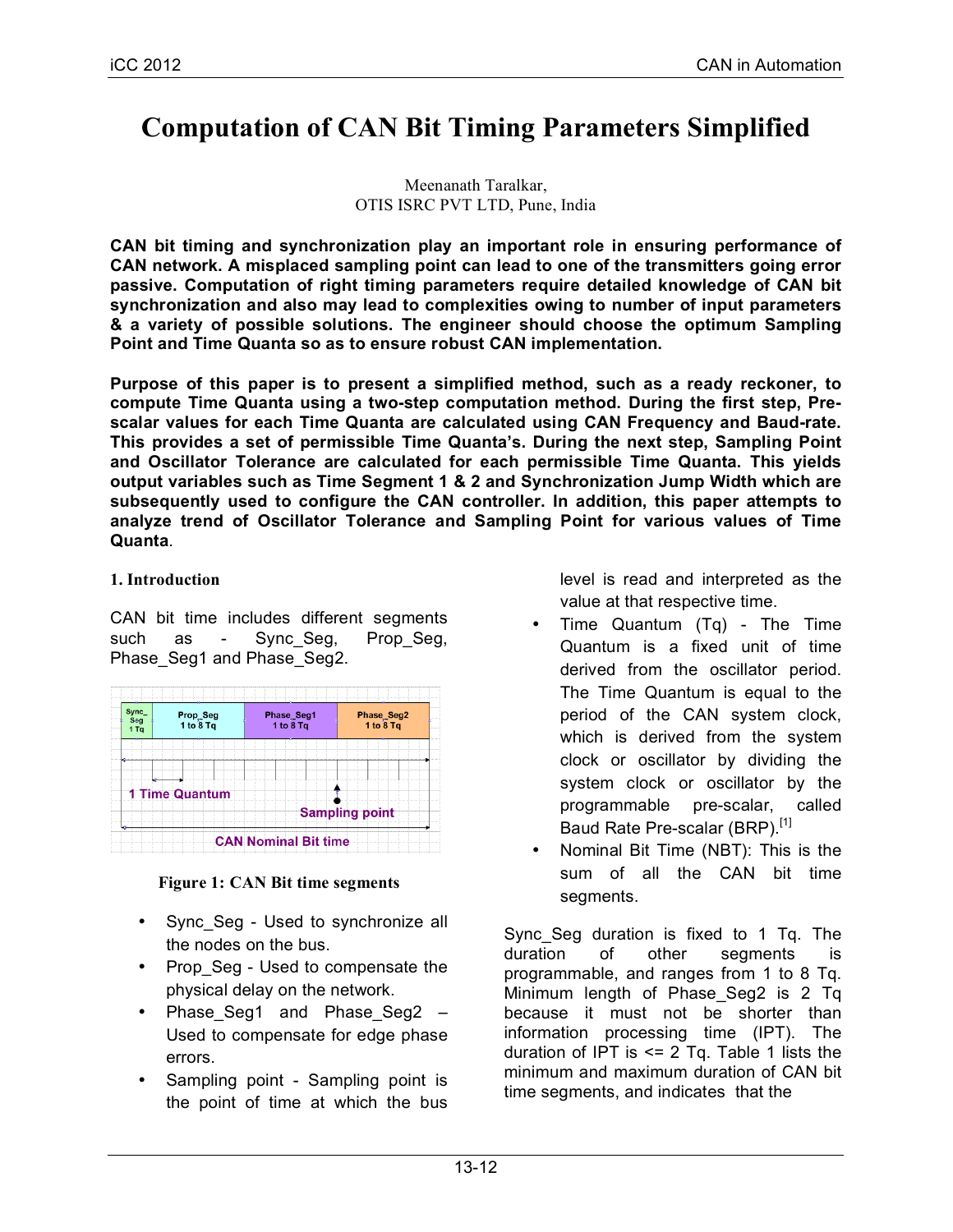minimum number of Time Quanta per bit is 5. However, many CAN controllers require a minimum of 8 Time Quanta per bit. The maximum number of Time Quanta per bit is  $25.$  [5]

| <b>Segment</b> | <b>Minimum</b><br><b>Duration</b> | <b>Maximum</b><br><b>Duration</b> |  |  |
|----------------|-----------------------------------|-----------------------------------|--|--|
| Sync_Seg       | 1 Tq                              | $1$ Tq                            |  |  |
| Prop_Seg       | 1 Tq                              | 8 Tq                              |  |  |
| Phase_Seg1     | 1 Tq                              | 8 Tq                              |  |  |
| Phase_Seg2     | $2$ Tq                            | 8 Tq                              |  |  |
| Total          | 5Tq                               | 25Tq                              |  |  |

## **Table 1: Bit time segment duration**

Along with the above mentioned bit time segments, there is another parameter which needs to be configured is Resynchronization Jump Width (RJW) also called as Synchronization Jump Width (SJW). This parameter is used as a maximum limit of bit time adjustment in the case of re-synchronization when there is an edge phase error detected by the receiver CAN nodes. RJW value ranges from 1 to MIN(4, Phase\_Seg1).

To achieve a specified bit rate, values of all the bit time segments and RJW need to be determined properly. A given bit rate may be met by different bit time configurations.

E.g. With 48MHz CAN clock frequency, 125K bit rate can be achieved with NBT =  $8$ . 12, 16 and 24 Tq, with 0% deviation in the bit rate. From these four choices an appropriate value of NBT needs to be determined along with the bit time segments and the RJW value. While determining these values, the following characteristics have to be considered.

- $\triangleright$  Propagation delay
- $\triangleright$  Oscillator tolerance

This paper describes these characteristics and a procedure to generate a ready reckoner which lists out all combinations of NBT and all permissible settings of bit time segments and RJW for each value of NBT. This paper also lists the steps to be followed to choose appropriate value of NBT and bit timing parameters to get the desired bit rate as per the propagation delay and oscillator tolerance requirements. The goal is to equip the engineer with a simplified approach and tool for quick & easy determination of CAN bit time parameters used to program CAN controllers.

# **2. Propagation delay**

Propagation delay includes physical delay times within the network - signal propagation time on the bus and the internal delay time of the CAN nodes.<sup>[2]</sup> The Prop Seg in the CAN bit time is used to compensate for the physical delay on the network. CAN protocol's non-destructive arbitration and inframe acknowledgement features allows transmission from multiple nodes at the same time. In the case of non-destructive arbitration, more than one node can start transmission during the arbitration field. Each node transmitting the arbitration field, samples the data from the bus to determine whether it has won the arbitration or lost the arbitration. If a node loses the arbitration, then it has to accept the arbitration field. When any node samples any bit, the value sampled must be compliant to CAN standards. In the case of the acknowledgement field, the transmitting node transmits a recessive bit and expects to receive a dominant bit.<sup>[6]</sup>



**Figure 2: Two way propagation delay**

Figure 2 shows the propagation delay between two nodes; the bit transmitted by Node A reaches at node B after Delay A to B and the bit transmitted by Node B reaches at node A after Delay B to A. The bit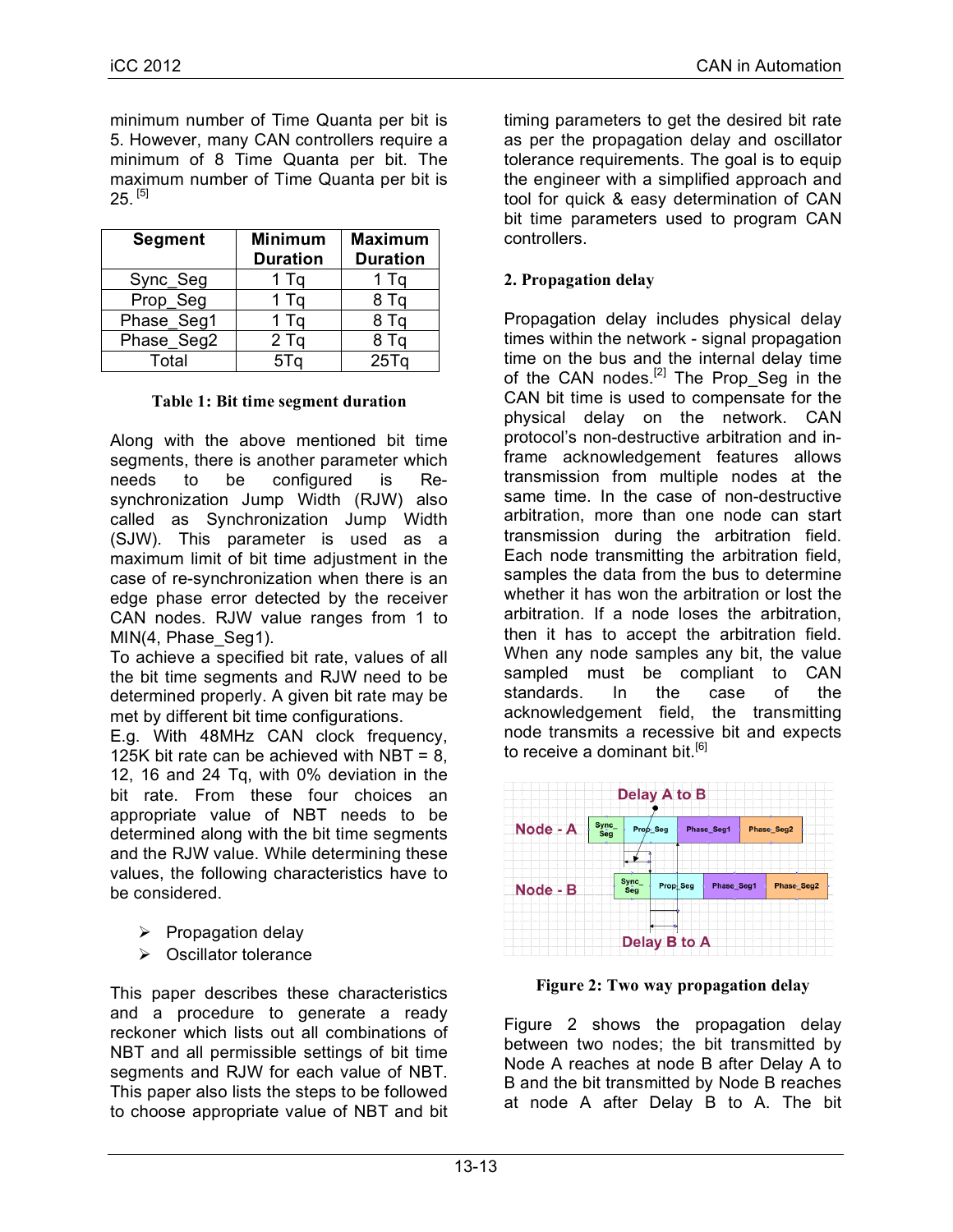transmitted by node B must be received at node A before end of Prop\_Seg of node A, to be sampled correctly by node A. Maximum propagation delay consists of Tx node output delay plus bus line delay plus Rx node input delay. $^{[2]}$ 

Maximum propagation delay >=

 2 \* [MAX(Tx node output delay + bus line delay + Rx node input delay)] (1)

Note: The reason for the MAX operator is to consider the delay of all transceivers and the physical cable delay between all transceivers.

For a CAN bit time, all the Time Quanta's before the sampling point can be considered for propagation delay. However, because of oscillator tolerances, which are described in next section, the propagation time will be reduced by the maximum oscillator tolerance. If the oscillator tolerance is 0%, then all the Time Quanta's before the sampling point can be considered for propagation delay.

# **3. Synchronization**

All nodes in the system must be synchronized while receiving a transmission. The beginning of each received bit is expected to occur in the Sync\_Seg. However, because of differences in oscillator frequencies and changes in propagation delay due to the cable length between the transmitter and receiver, the bit might get received either before or after the Sync\_Seg. This is called phase error.

Phase error is managed by two types of synchronizations – hard synchronization and re-synchronization. Hard synchronization occurs at every Start-Of-Frame when recessive to dominant bit edge is detected after the intermission or idle period. Resynchronization occurs during the whole frame whenever a recessive to dominant bit edge is detected outside of the Sync\_Seg. Re-synchronization is achieved by lengthening Phase\_Seg1 or shortening the

Phase\_Seg2 by each CAN controller during message reception.<sup>[5]</sup>

# **4. Oscillator tolerance**

The Phase\_Seg1, Phase\_Seg2 and the RJW are used to compensate for the oscillator tolerance. In a CAN based system each node has its own clock source – typically a quartz oscillator. Oscillators are expected to generate a specific output frequency, however practically small variations can be observed in the frequency due to manufacturing variations, changes in temperature or voltage and by changes due to time. Additionally it may not be possible to achieve the exact bit rate based on the given oscillator frequency for a given node. This frequency deviation from the desired frequency will result in sampling point drift. If the sampling point drifts out of the bit time, then it will result in fault error detection. These are local errors and will degrade performance of the CAN network.

To overcome this issue, RJW was introduced to lengthen Phase Seg1 or shorten Phase\_Seg2, which shifts the sampling point location in the bit time to compensate for differences of clock frequency. RJW sets the maximum limit for lengthening Phase\_Seg1 or shortening Phase Seg2. In other words RJW sets the limit of maximum allowed oscillator tolerance. The value of RJW should be chosen based on maximum differences between oscillators. The smaller the variation in oscillator frequency, the smaller value can be assigned to RJW. The value of RJW should be same at all nodes in the network.<sup>[6]</sup>

The tolerance range for an oscillator's frequency  $f_{osc}$  around the nominal frequency f<sub>nom</sub> depends on Phase\_Seg1 and Phase\_Seg2, RJW and the bit time (NBT). The maximum allowed tolerance df of  $f_{osc}$ with  $[(1- df) * f_{\text{nom}} \le f_{\text{osc}} \le (1+ df) * f_{\text{nom}}]$  is defined by two conditions (both shall be  $met)$ : $^{[2]}$ 

I. df ≤ MIN(Phase\_Seg1, Phase\_Seg2) /  $[2 * (13 * bit time - Phase Seg2)]$  (2)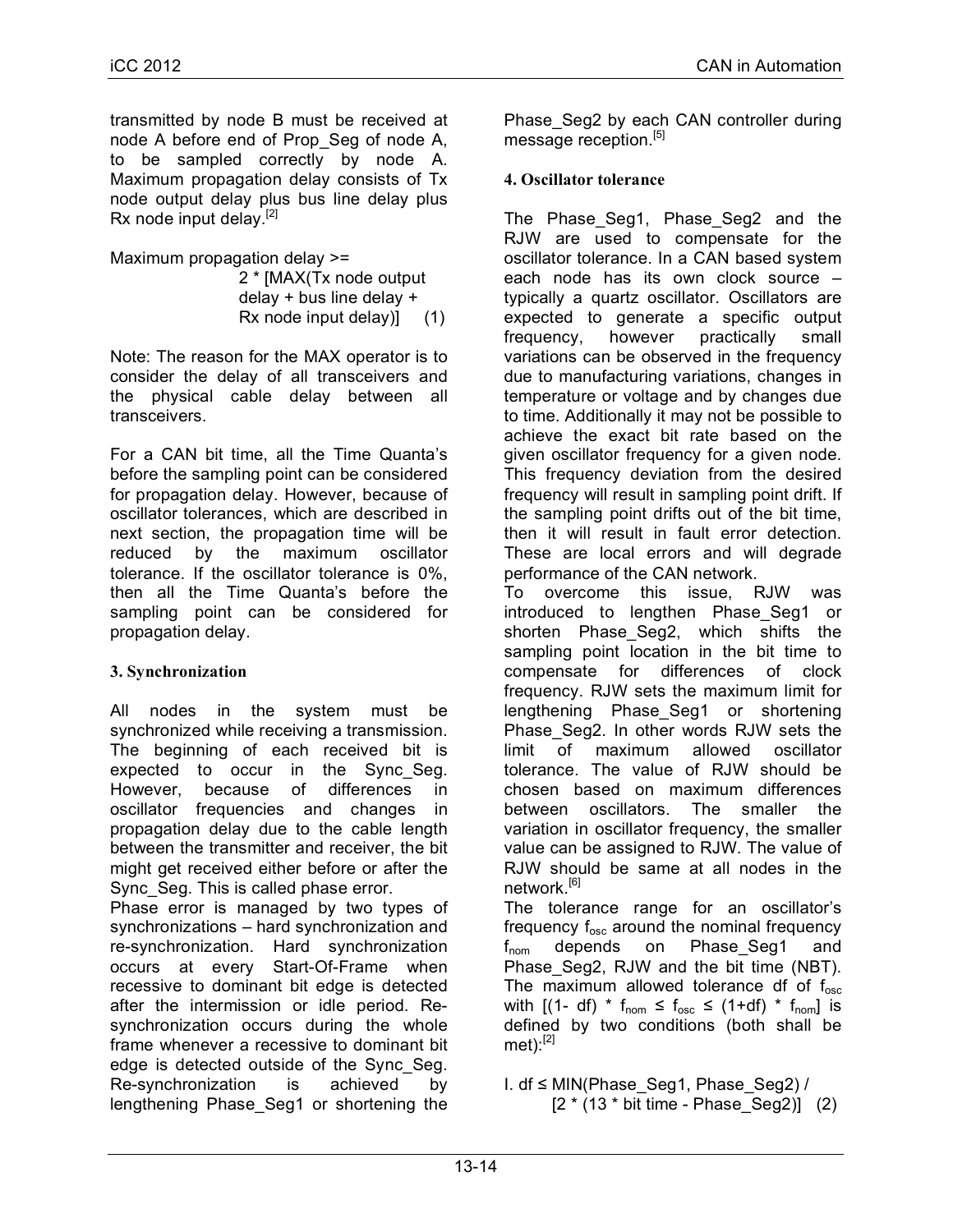II. df ≤ RJW /  $(20 * bit time)$  (3)

The maximum difference between frequencies of two oscillators must be  $\leq 2$  \* df  $*$  f<sub>nom</sub>. During non-error conditions, the maximum length between two edges is 10 bits including 5 consecutive dominant bits and 5 consecutive recessive bits. If the  $6<sup>th</sup>$ bit is erroneously read as dominant then node will send an error flag with bits 7 to 12 as dominant. To identify whether this is local or global error, next bit i.e.  $13<sup>th</sup>$  bit needs to be evaluated correctly. If this bit is recessive, it indicates global error and if dominant then local error. This identification is required to increase the error count.<sup>[6]</sup> So considering erroneous condition the oscillator tolerance is calculated as follows –

 $(2 * df) * (13 * Bit Time - Phase Seq2)$ MIN(Phase Seg1, Phase Seg2) (4)

And considering non-error conditions the oscillator tolerance is calculated as follows –

 $(2 * df) * 10 * bit time \le RJW$  (5)

These two equations (4) and (5) results in equation (2) and (3) mentioned above.

# **5. Ready reckoner**

Considering all these requirements, here we attempt to create a ready reckoner using Microsoft Excel. For all values of NBT, this ready reckoner lists out all the permissible combinations of bit time segments and RJW along with sampling point and maximum allowed oscillator tolerance for each combination. Also the maximum propagation delay is calculated in microseconds for the desired bit rate for all the permissible combinations. This ready reckoner makes it easy to choose proper values of NBT along with bit time segments and RJW. The ready reckoner follows the following procedure. User has to follow the procedure starting from section 7, to use this ready reckoner.

Ready Reckoner Step1:

Calculated all valid combinations of bit time segments and RJW for all values of NBT, considering all CAN protocol requirements. For this example we are using 125K bit rate.

- 1.1. For a given value of NBT, starting from NBT = 25 Tq, list all values of Tseg1 starting from 16 to 2 without applying any CAN protocol requirements.
- 1.2. For each value of Tseg1, list all values of RJW starting from 1 to 4. Each value of Tseg1 is repeated 4 times with different value of RJW.
- 1.3. For each combination of Tseg1 and RJW, calculate Prop Seg and Phase\_Seg1 values. Prop\_Seg =  $if(Tseq1 - RJW > 8, 8, Tseq1 - RJW).$ Phase Seg1 =  $Tseq1$  – Prop Seg. These values are calculated to program CAN controllers which have separate fields to program Prop\_Seg and Phase Seg1.
- 1.4. Calculate the maximum length of Prop Seg and Phase Seg1 which will be used by CAN controllers. Prop\_Seg\_Len = Sync\_Seg + TSeg1 – RJW. Phase Seg1 Len = RJW. Many CAN controllers consider Phase\_Seg1 = RJW and remaining Time quanta's from Tseg1 are considered for propagation delay.  $t$ PROP =  $t$ (Tseg1 – RJW).
- 1.5. Calculate  $Tseg2 = Tg Tseg1$ Sync\_Seg.
- 1.6. Calculate the sampling point (SP) for all the combinations. %SP =  $($ (Sync Seg + Tseg1) / NBT) \* 100.
- 1.7. Calculate maximum allowed oscillator tolerance for all the combinations using equations (2) and (3) mentioned in Oscillator tolerance section. To meet both the conditions, minimum oscillator tolerance value is chosen out of both the calculated values.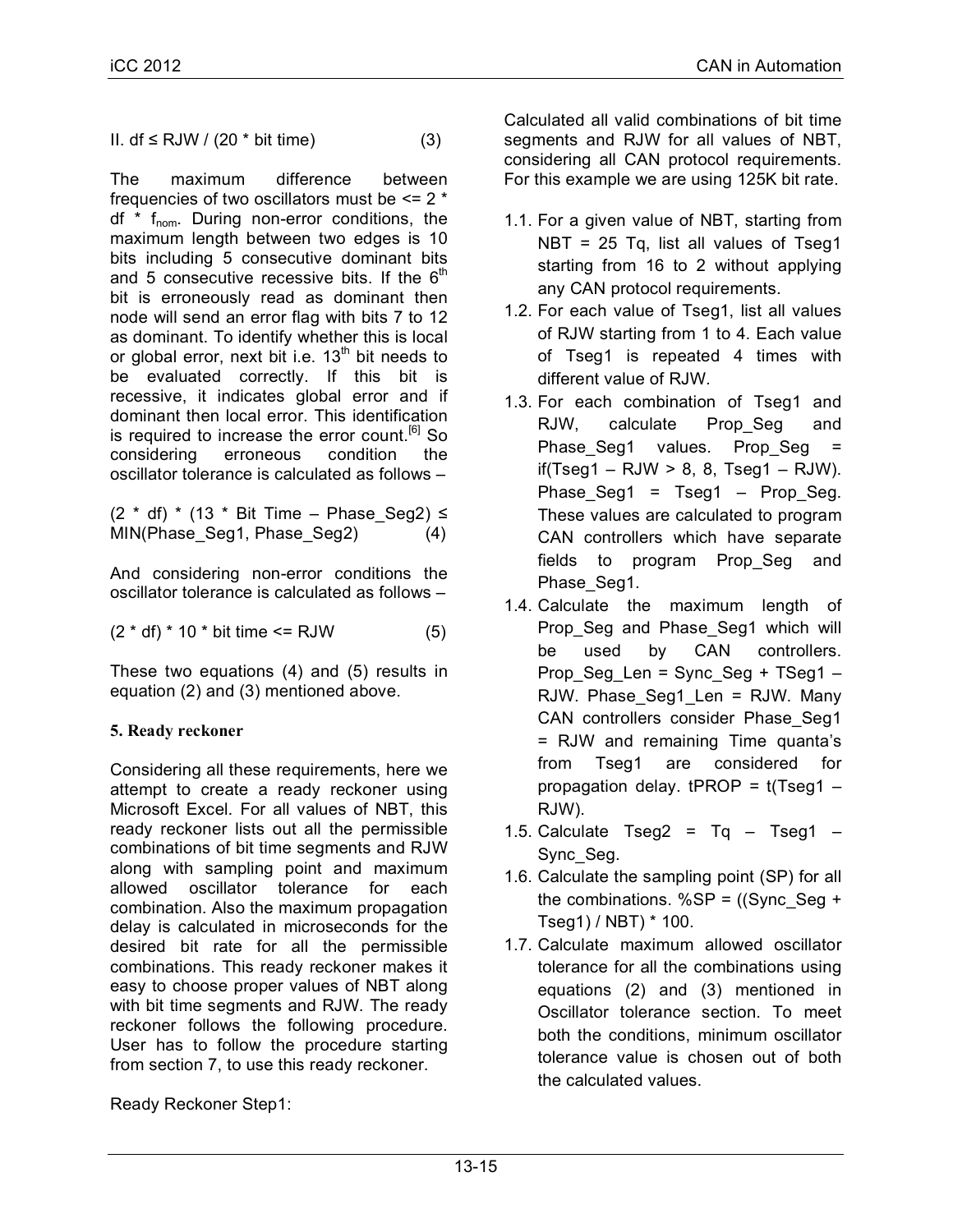- 1.8. Calculate maximum physical delay allowed using Prop\_Seg\_Len value for 125K bit rate. Delay in usec = (1/(125000 \* NBT)) \* Prop\_Seg\_Len \* 1000000. For other bit rates maximum delay can be calculated by changing bit rate in the above equation.
- 1.9. Apply the following CAN protocol requirements for all the combinations -
	- $\geq 1$  <= Phase\_Seg1 <= 8 (For 1 Sample point)
	- $\geq$  2 <= Phase Seg1 <= 8 (For 3 Sample point). Note that this ready reckoner considers only 1 sampling point.
	- $\geq 1$  <= Phase Seg2 <= 8
	- $\geq 1$  <= Prop Seg Len <= 16
	- $\triangleright$  RJW = MIN(4, Phase\_Seg1, Phase Seg2)
	- > NBT>Phase\_Seg1+Phase\_Seg2
	- $\triangleright$  NBT > 2 \* RJW

Filter out all the combinations which do not comply with these requirements. This leaves all the permissible combinations for the given value of NBT.

- 1.10. Repeat same procedure for all values of NBT from 24 to 8.
- 1.11. Finally all the permissible combinations of CAN bit time segments and RJW along with sampling point, maximum oscillator tolerance and maximum delay for 125K bit rate are available for all values of NBT.
- 1.12. Apply data filter for all the data available for all the values of NBT.

After following above steps 1.1 to 1.12 we get results as shown in Table 2. Results are shown for NBT = 25 and 24 and not for other values of NBT.

| <b>NBT</b> | <b>Sync</b> |       |       |                | <b>Prop</b> |       | <b>SP</b>     | <b>Osc</b> | Delay |
|------------|-------------|-------|-------|----------------|-------------|-------|---------------|------------|-------|
| Tq         | Seg         | Tseg1 | Tseg2 | <b>RJW</b>     | Seg         | Pseg1 | $\frac{9}{6}$ | Tol        | usec  |
| 25         |             | 16    | 8     |                | 8           | 8     | 68            | 0.15       | 5.12  |
| 25         | 4           | 16    | 8     | $\overline{2}$ | 8           | 8     | 68            | 0.31       | 4.8   |
| 25         | и           | 16    | 8     | $\overline{3}$ | 8           | 8     | 68            | 0.47       | 4.48  |
| 25         |             | 16    | 8     | 4              | 8           | 8     | 68            | 0.63       | 4.16  |
| 24         |             | 16    |       |                | 8           | 8     | 70.83         | 0.16       | 5.33  |
| 24         |             | 16    |       | $\overline{2}$ | 8           | 8     | 70.83         | 0.32       | 5     |
| 24         |             | 16    |       | 3              | 8           | 8     | 70.83         | 0.49       | 4.66  |
| 24         |             | 16    |       | 4              | 8           | 8     | 70.83         | 0.65       | 4.33  |
| 24         | и           | 15    | 8     |                | 8           |       | 66.66         | 0.16       | 5     |
| 24         |             | 15    | 8     | $\overline{2}$ | 8           |       | 66.66         | 0.32       | 4.66  |
| 24         |             | 15    | 8     | 3              | 8           |       | 66.66         | 0.49       | 4.33  |
| 24         |             | 15    | 8     | 4              | 8           |       | 66.66         | 0.65       | 4     |

## **Table 2: Bit timing parameter combinations**

Ready Reckoner Step2:

2.1. Calculate BRP values for all values of NBT from 8 to 25, for given bit rate and CAN clock frequency.

 $BRP = CAN$  Clock Freq / (NBT  $*$  bit rate)

2.2. Round-off BRP values to nearest integer values because fractional part cannot be programmed into CAN configuration registers.

BRP(Rounded) = INT(BRP+0.5)

2.3. Calculate actual bit rate with rounded BRP values.

Actual bit rate = CAN Clock Freq / (BRP(Rounded) \* NBT)

2.4. Calculate deviation in the actual bit rate from the requested bit rate.

%Bit rate Deviation = ((Actual bit rate \* 100) / Requested bit rate) – 100

Table 3 shows BRP values and bit rate deviation, calculated for 125K bit rate with 48MHz CAN clock frequency. Here it can be observed that, specified bit rate is achievable with NBT =  $8$ , 12, 16 and 24 Tq, without any deviation in the desired bit rate. These values are highlighted in PINK. For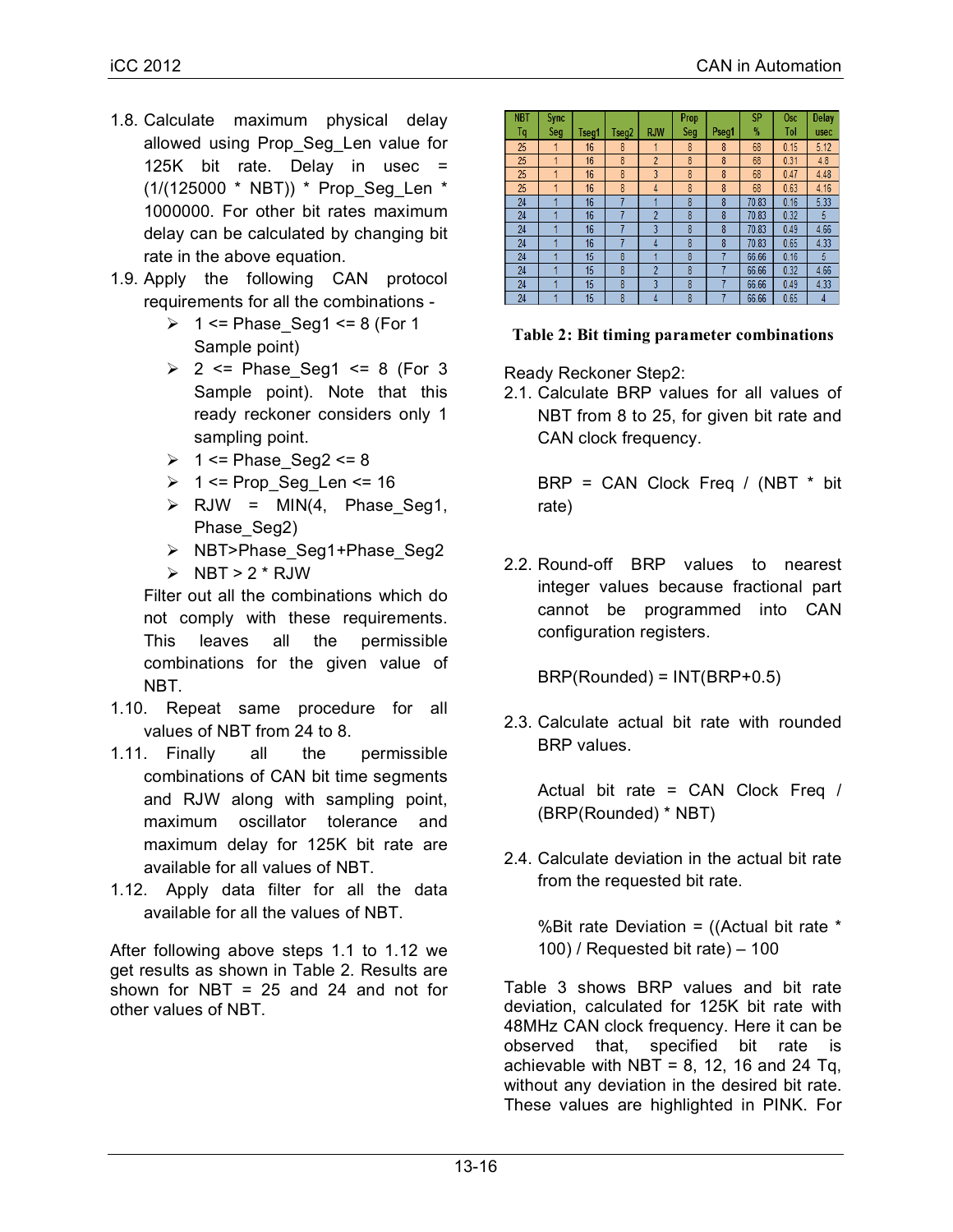all other NBT values there is some deviation in the bit rate. Considering maximum allowable oscillator tolerance +/-1.58%, some more values of Tq are available which can be used to get the desired bit rate. All of these values are highlighted in YELLOW.

|                          | Baud Rate-->     | 125K                    |                                          |  |  |  |  |
|--------------------------|------------------|-------------------------|------------------------------------------|--|--|--|--|
|                          |                  | 125000                  |                                          |  |  |  |  |
| <b>CAN Clock</b><br>Freq | <b>NBT</b><br>Τq | <b>BRP</b><br>(Rounded) | <b>Bit Rate</b><br><b>Deviation</b><br>% |  |  |  |  |
| 48000000                 | 8                | 48                      | n                                        |  |  |  |  |
| 48000000                 | 9                | 43                      | $-0.775193798$                           |  |  |  |  |
| 48000000                 | 10               | 38                      | 1.052631579                              |  |  |  |  |
| 48000000                 | 11               | 35                      | $-0.25974026$                            |  |  |  |  |
| 48000000                 | 12               | 32                      |                                          |  |  |  |  |
| 48000000                 | 13               | 30                      | $-1.538461538$                           |  |  |  |  |
| 48000000                 | 14               | 27                      | 1.587301587                              |  |  |  |  |
| 48000000                 | 15               | 26                      | $-1.538461538$                           |  |  |  |  |
| 48000000                 | 16               | 24                      |                                          |  |  |  |  |
| 48000000                 | 17               | 23                      | -1.79028133                              |  |  |  |  |
| 48000000                 | 18               | 21                      | 1.587301587                              |  |  |  |  |
| 48000000                 | 19               | 20                      | 1.052631579                              |  |  |  |  |
| 48000000                 | 20               | 19                      | 1.052631579                              |  |  |  |  |
| 48000000                 | 21               | 18                      | 1.587301587                              |  |  |  |  |
| 48000000                 | 22               | 17                      | 2.673796791                              |  |  |  |  |
| 48000000                 | 23               | 17                      | -1.79028133                              |  |  |  |  |
| 48000000                 | 24               | 16                      |                                          |  |  |  |  |
| 48000000                 | 25               | 15                      | 24                                       |  |  |  |  |

**Table 3: BRP Calculation**

# **6. Trend Charts**

Trend charts for all the permissible combinations achieved in Ready Reckoner Step1, are plotted against the sampling point and oscillator tolerance and shown in Figures 3 and 4.

As the sampling point decreases, oscillator tolerance increases and vice versa. Highest sampling point =  $89.47\%$  can be achieved with NBT = 19. Tseq1 = 16. Tseq2 = 2 and RJW = 1 Tq, where Tseg1 is at highest and Tseg2 is at lowest value of those respective segments. Highest oscillator tolerance = 1.58% can be achieved with NBT = 10, Tseg1 = 4, Tseg2 = 4 and RJW = 4 Tq.

Here also it can be observed that, sampling point and hence the propagation delay time decreases above NBT =  $19$  Tq. This is because maximum value of TSeg1 is limited to 16 Tq. When total number of Tq in NBT are increased above 19, TSeg1 value cannot be increased beyond 16, and Tseg2 value needs to be increased. On the other

side, increase in total number of Tq in NBT increases CAN clock frequency which reduces the propagation delay time with Tseg1 =  $16$  Tq.



**Figure 3: NBT (Tq) Vs % Sampling Point**



## **Figure 4: NBT (Tq) Vs % Oscillator Tolerance**

Although NBT = 19 Tq gives highest sampling point, most of times it is not possible to use that value in the CAN bit rate settings. This is because, with standard oscillators it is very difficult to achieve BRP value with 0% deviation in the CAN clock frequency for NBT = 19 Tq. In Table 3 we can observe that for NBT = 19 Tq, the deviation in CAN clock frequency is 1.05%. So most of the documents on internet suggests to choose sampling point  $= 87.5\%$ . with NBT=16, Tseg1=13, Tseg2=2 and RJW=1 or 2 Tq.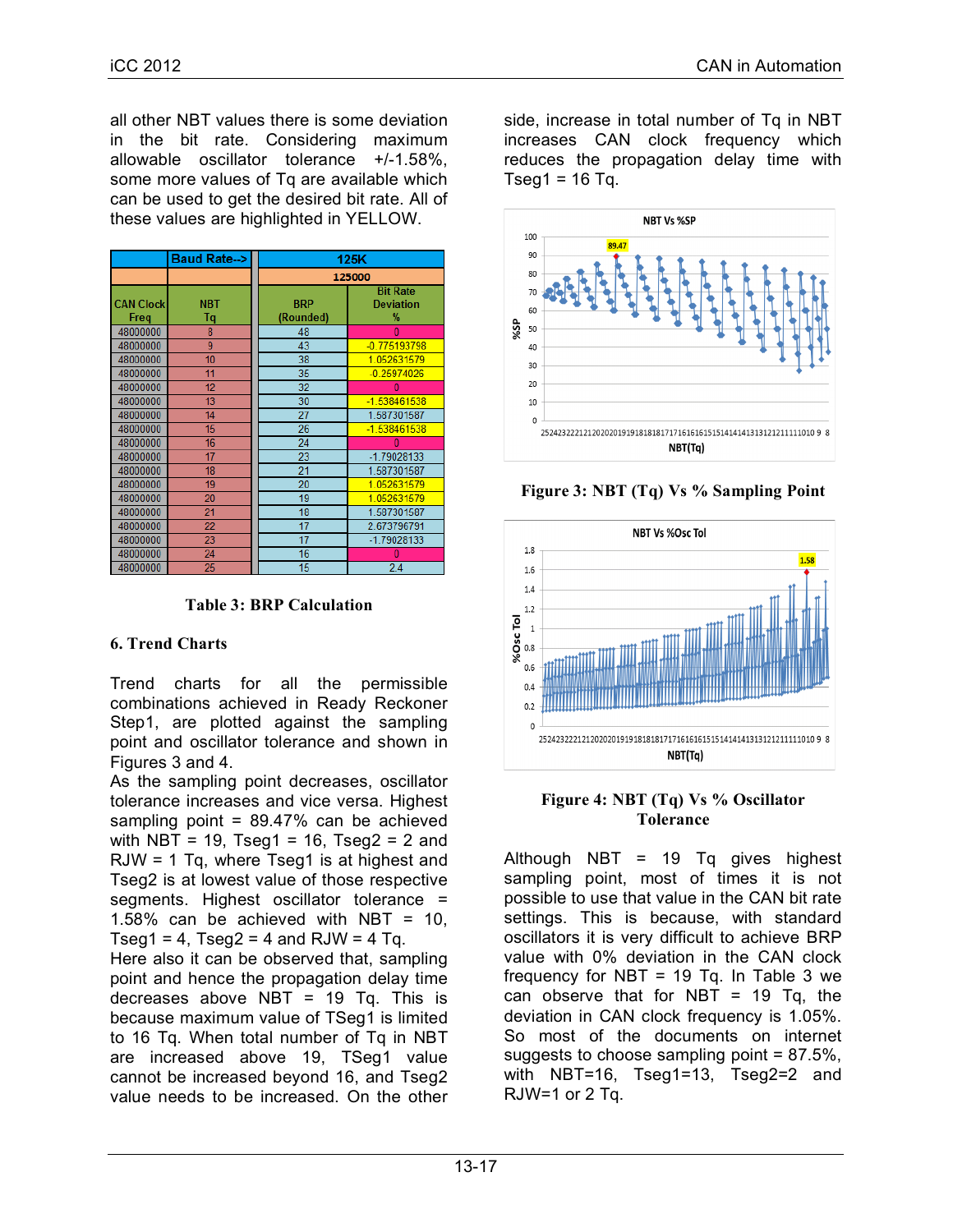#### **7. Bit time parameter selection using ready reckoner**

This includes selection of appropriate NBT value along with bit time segment and RJW values using above ready reckoner. Perform the following steps.

# Step1:

Calculate the propagation delay from the cable specifications and transceivers datasheets.

Propagation delay  $>= 2$  \* [MAX(Tx node output delay + bus line delay + Rx node input delay)]

Typical CAN cable propagation delay is 5ns/m. However it should be confirmed with the cable specifications that being used.

# Step2:

Identify the maximum oscillator tolerance among all the nodes in the network. Oscillator tolerance is specified in PPM (Parts Per Million). 1000ppm oscillator tolerance =  $+/0.1\%$ .

# Step3:

In BRP calculation excel sheet in the ready reckoner, set the CAN clock frequency and get the BRP values and bit rate deviation.

# Step4:

From BRP calculation excel sheet note the NBT values with clock deviation = 0%. If no option available with 0% clock deviation then follow Step5, else go to Step6.

# Step5:

From BRP calculation excel sheet note NBT values with  $\le$  +/-1.58% bit rate deviation. If no option available, then exit (No Solution).

# Step6:

From the CAN bit time parameter selection Excel sheet:

6.1. Filter out all the Time Quanta values except the values from Step4 or Step5.

- 6.2. To be on safer side, give 5 to 10% extra margin for propagation delay. Filter out all the propagation delay values < propagation delay calculated in Step1 + extra margin (5 to 10%).
- 6.3. Filter out all the combinations having oscillator tolerance less than tolerance identified in Step2.

## Step7:

At this point we have the combination/s of values which satisfy the given requirements. If more than one combination is available then pick the combination that gives flexibility in a desired attribute. E.g. increasing the cable length will increase the propagation delay.

For Example:

- Required bit rate = 125K
- CAN clock frequency = 48MHz
- Line/cable delay  $=$  5 ns/m.
- Cable length = 500m
- For PCA82C250 transceiver, transmit and receive propagation delay is 155 ns at 125 degree C in High Speed Mode.
- Maximum Oscillator tolerance =  $0.1\%$ .

## Step1:

Required propagation delay =  $2 * ((500 * 5) + 155) = 5.31$ us

# Step2:

Maximum oscillator tolerance = 0.1%.

## Step3:

Calculate BRP values with 48MHz CAN clock frequency for 125K bit rate. BRP values are calculated in Table 3.

# Step4:

NBT = 8, 12, 16 and 24 Tq with clock deviation = 0%. Skip Step5.